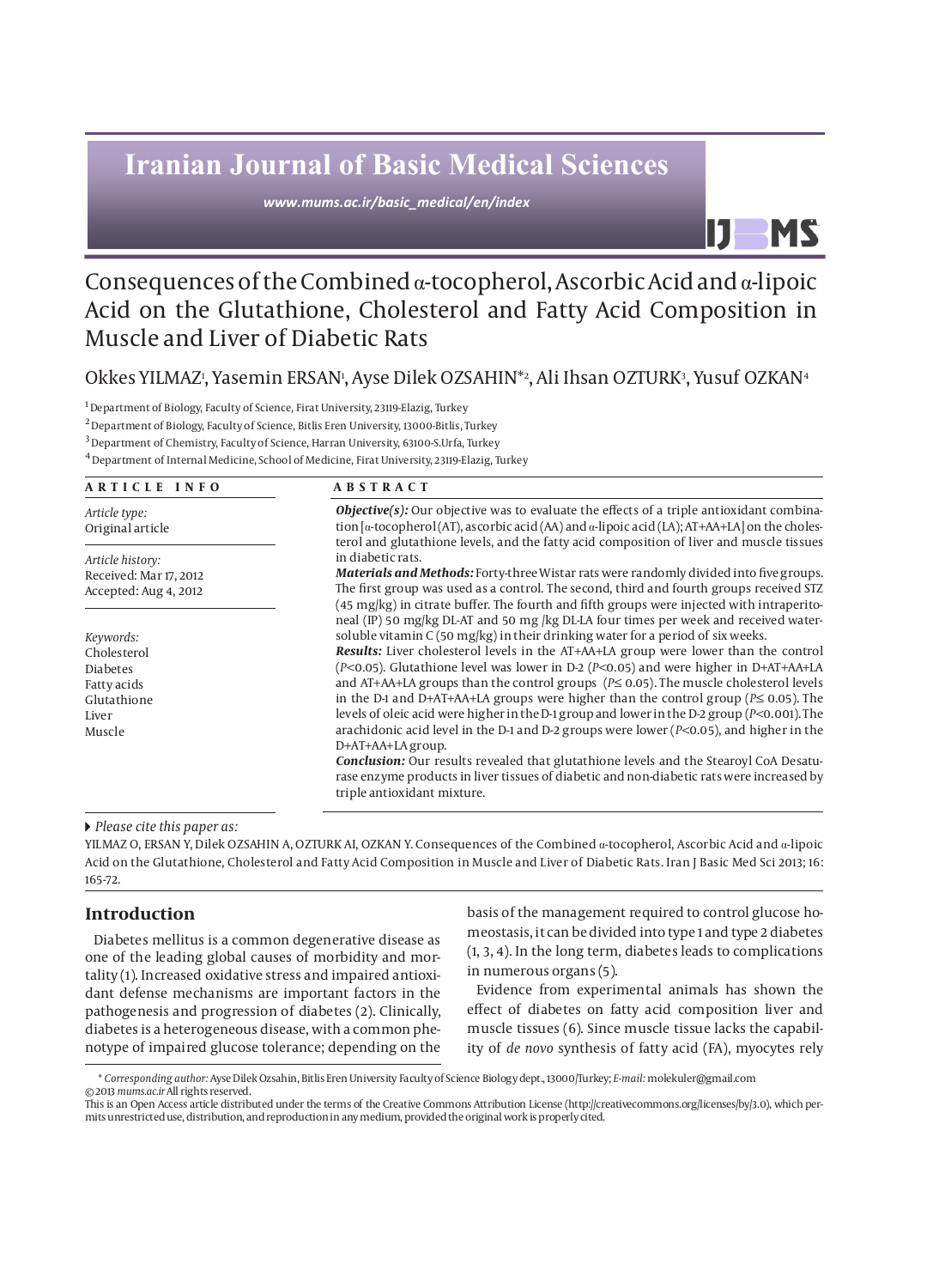on the supply of FA from extracellular sources to cover their need of these substrates. Fatty acids are supplied to cardiac and skeletal muscle either bound to plasma albumin (non-esterified fatty acids) or in the form of triacylglycerols in the core of circulating lipoproteins (7). Furthermore, changes in the muscle content of FA most likely indicate profound changes in muscle metabolism in general and in FA handling in particular. Since the metabolic fate of FA in cardiac and skeletal muscle may depend on chain length and degree of unsaturation (8), it is important to analyze the relative composition of the FA pool in these tissues. FAs are not only substantially contribute to muscle oxidative energy conversion, but also serve as substrates for biologically active compounds, such as eicosanoids, and membrane phospholipid synthesis, and act as ligands for protein factors involved in signaling transduction and gene expression. Borkman *et al* (9) stated that skeletal muscle is a main site of insulin action, and insulin sensitivity may be related to the fattyacid composition of the phospholipids within the muscle membranes. Declined insulin sensitivity is associated with decreased concentrations of polyunsaturated fatty acids in skeletal-muscle phospholipids, raising the possibility that changes in the fatty-acid composition of muscles modulates the action of insulin. Lipid metabolism in the liver is very complex procedure and involves, among many other functions, the synthesis and secretion of very low density lipoproteins, ketone bodies and a high rate of fatty acid oxidation, which provides most of the energy that the organ requires in order accomplishing its many functions in the organism (10). Poisson and Cunnane (11) suggested that metabolism of long-chain fatty acids is impaired in both fasting and diabetes. The decrease in insulin activity simultaneously reduces the activity of the Δ-9, Δ-6, and Δ-5 desaturases with respect to fatty acids either synthesized by the animal (palmitic and stearic acids) or dietary essential (linoleic and alpha-linolenic) acids. Mimouni and Poisson (12) reported that Δ-9 desaturase activity was more depressed than the desaturase activities of either  $Δ-6$  of  $Δ-5$ , and that insulin treatment with 10 IU/kg body weight twice a day for 2 days was able to restore the Δ- 9, 6 and 5 desaturase activities to control levels during the hypoglycemicstage . Douillet and Ciavatti (13) found that diabetes induced a decrease of monounsaturated fatty acids and particularly palmitoleic acid (16:1 n-9) in liver, aorta and plasma. They suggested that AT partially corrected Δ-9 desaturase activity and consequently enhanced monounsaturated acids in all the tissues. In addition, vitamin E treatment was normalized Δ-6 desaturase activity in the liver, increased eicosatrienoic acid (20:3 n-6) and arachidonic acid (20:4 n-6, AA) levels in the aorta. Shin et al (6) revealed that the effect of insulin on the fatty acid composition of the liver and the erythrocytes in using STZ-induced diabetic rats. They found that the activities of Δ-6 desaturase in diabetic rats

were 68% of those of controls and increased to 119% of controls following insulin treatment. It has been suggested that insulin restores the fatty acid composition earlier in the liver microsome in STZ-induced diabetic rats.

Lipoic acid plays an important role in energy metabolism. It is involved in different multienzyme complexes such as pyruvate dehydrogenase, α-ketoglutarate dehydrogenase, branched-chain α-keto acid dehydrogenase, and glycine decarboxylase complex (14, 15). Jacop *et al* (16) have indicated that parenteral administration of the antioxidant  $\alpha$ -LA significantly enhances the capacity of the insulin-stimulated glucose transport system and of both oxidative and nonoxidative pathways of glucose metabolism in the skeletal muscle of insulin-resistant rats. Alpha tocopherol is the major chain-breaking antioxidant that protects membranes from lipid peroxidation. However, AA and reduced glutathione (GSH) will act as tocopheroxyl radical scavengers only when there is efficient removal of their oxidised forms. GSH and ascorbat circumvent lipid peroxidation via the reduction of tocopheroxyl radical to tocopherol (17). It has been reported that antioxidants such as glutathione, AT, AA, and antioxidant enzymes superoxide dismutase, catalase, glutathione reductase, and glutathione peroxidases exert synergistic actions in scavenging free radicals (18). Evidence from *in vitro* studies has suggested that antioxidant vitamins can prevent lipid peroxidation and that AA and AT have synergistic effects. However, *in vivo* evidence in support of these hypotheses is sparse (19).

Much evidence has indicated oxidative stress as a major source of insulin resistance, whereas contemporary dietary recommendations often lack reliable information indicating the benefits of a considerable increase of antioxidants (AT, AA, LA) in the diet of subjects belonging to the high-risk group for the development of insulin resistance (20). The aim of this study was to examine the effects of triple combination of AT+AA+LA on the total cholesterol, reduced GSH levels, and fatty acid composition (products of SCD and  $\Delta^6$  and  $\Delta^5$  desaturase enzymes) in the liver and muscle tissues of diabetic rats.

## **Materials and Methods**

#### *Animals, diets, experimental design*

A total 43 Wistar rats (200–250 g; 10 weaks old) were used. The animals were housed in cages in an air-conditioned room with a 12 hour light/dark cycle where they had *ad libitum* access to rat chow and water. Animals were randomly divided into five groups. The first group was used as a control ( $n = 6$ ), the second group D-1 ( $n = 10$ ), the third group  $D-2$  (n = 10), the fourth group  $D+AT+AA+LA$  $(n = 10)$ , the fifth group AT+AA+LA  $(n = 7)$ . Rats in D-1, D-2, and D+AT+AA+LA groups were made diabetic via a single intraperitoneal injection (IP) of 45 mg/kg STZ in citrate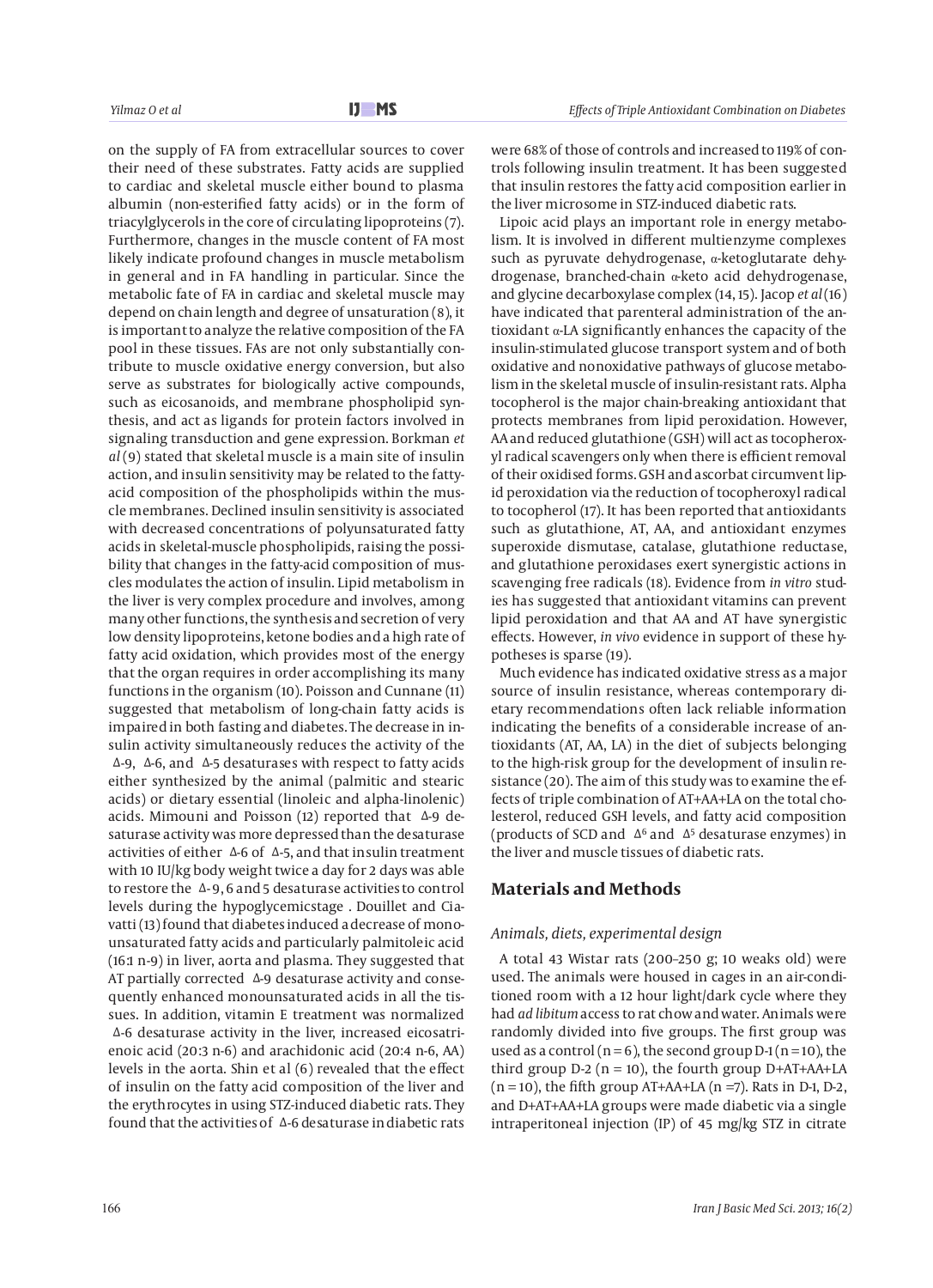buffer ( $pH = 4.5$ ). Control group were injected IP with the buffer alone. Two days following administration of STZ, the tail vein blood glucose level was measured in all the animals. Those with blood glucose level of 250 mg/dl and above were considered diabetics. Following formation of diabetic, rats in D-1 and D+AT+AA+LA groups received daily subcutaneous injections of 8 IU/kg insulin; rats in the D-2 group were not injected. Rats in the D+AT+AA+LA group were injected intraperitoneal (IP) 50 mg / kg DL-AT and 50 mg/kg DL-LA four times per week and received water-soluble vitamin C (50 mg/kg) in their drinking water. These treatments were continued for six weeks, after which each rat was anesthetized with ether, liver and muscle tissue samples were collected and stored at -85 $^{\circ}\textrm{C}$ prior to biochemical analyses.

#### *Laboratory analyses*

Lipids were extracted with chloroform-methanol (2:1, v/v) using the method of Folch *et al* (21) as described previously (22). Liver and muscle tissues were homogenized with the mixture of chloroform/methanol in homogenizator. Aliquots were taken and the total cholesterol quantified by high performance liquid chromatography (23). Aliquots of each extract were saponified and the fatty acids esterified with 2%  $\rm H_2SO_4$  in methanol (22) and the fatty acid composition determined by gas chromatography.

#### *Cholesterol analysis*

For the cholesterol analysis, fully automatic HPLC (Shimadzu, Kyoto Japan) had been used. A Supelcosil LC 18TMDB column (250 x 4.6 mm, 5 µm, Sigma USA) was used as the HPLC column. The mobile phase used was acetonitrile – isopropyl alcohol (70:30 v/v) at a flow rate of 1 ml/ min (23). Detection was performed by UV at 202 nm and 40°C column oven (24). For sample preparation, one ml of the hexane extract obtained by direct saponification was dried under nitrogen flow and diluted with a 500 µl of the mobile phase. The mixture was injected via auto sampler to the HPLC instrument. Quantification was carried out by external standardization using *Class VP software*. The results were expressed as µmol/g tissue weight.

#### *Determination of GSH in Liver and muscle tissues*

For the GSH analysis, a Discovery RP-Amide C16 column (150 x 4.6 mm, 5 µm) was used and 50 mM NaClO4 0.1 %  $\rm H_3PO_4$  was used as the mobile phase with a flow rate of 1 ml/min (25). Detection was performed at 215 nm by UV-Visible detector and 40 C column oven. 0.2 g liver and muscle tissue samples were homogenized with the mixture of 2 ml 10 mM ETDA and 50 mM NaClO4. Following deproteinization with 5 % metaphosphoric acid (26), samples were centrifuged at 4°C and 12,000 x g for 10 min. The supernatants were injected via an autosampler

to the HPLC. Quantification was carried out by external standardization using *Class VP software*. The results were expressed as µmol/g tissue weight

## *Fatty acid methyl ester analysis*

Fatty acids in lipid extracts were converted to methyl esters by using 2% sulfuric acid (v/v) in methanol (22). Fatty acid methyl ester forms were extracted with n-hexane. Gas Chromatography (GC) analysis was employed from Shimadzu (Kyota, Japan). Methyl ester mixtures were separated by a capiller column, Permabond (Machery-Nagel, Germany). Column temperature was programmed between 130 - 220 $\mathrm{C}$ , 5 $\mathrm{C}$ /min and the final temperature was held for 15 min. Injector and FID temperatures were 240 and  $280^{\circ}$ C, respectively. Individual methyl esters were identified by comparison with authentic external standard mixtures analyzed under the same conditions. *Class GC 10* software version 2.01 was used to process the data. The results were expressed as percent tissue weight.

#### *Statistical analysis*

The experimental results were reported as mean  $\pm$  SE. Statistical analysis was performed using SPSS. Analysis of variance (ANOVA) and Least Significant Difference (LSD) test were used to compare the experimental groups with the controls.

## **Results**

## *Total lipid, cholesterol and reduced glutathione (GSH) levels*

The effects of triple antioxidant combination on the cholesterol and GSH levels of liver are shown in Table 1. Cholesterol level did not differ between the D+AT+AA+LA and control groups (*P>*0.05), however, the cholesterol levels in D-1, D-2, and AT+AA+LA were lower than the control group (respectively, *P<* 0.05, *P<* 0.01). While the GSH level did not differ between the control and D-1 groups, its level decreased in the D-2 group (*P<*0.05). However, the GSH level increased in D+AT+AA+LA and AT+AA+LA groups (*P<*0.05, *P<*0.01).

Muscle cholesterol level was increased in D-1,

| Table 1. The levels of total lipid, cholesterol and GSH in liver tissue |                                           |                                              |  |  |  |
|-------------------------------------------------------------------------|-------------------------------------------|----------------------------------------------|--|--|--|
| Groups                                                                  | Total cholesterol<br>$\mu$ mol / g tissue | Reduced glutathione<br>(GSH) µmol / g tissue |  |  |  |
| Control                                                                 | 9.00 ± 0.49 $a$                           | $0.95 \pm 0.12$ <sup>a</sup>                 |  |  |  |
| $D-1$                                                                   | $8.35 \pm 0.56$ <sup>a</sup>              | $1.06 \pm 0.06$ <sup>a</sup>                 |  |  |  |
| $D-2$                                                                   | 5.77 ± 0.50 $^{\rm b}$                    | $0.65 \pm 0.05^{b}$                          |  |  |  |
| $D+AT+AA+LA$                                                            | 8.69 ± 0.56 $a$                           | $1.43 \pm 0.28$ <sup>b</sup>                 |  |  |  |
| $AT+AA+LA$                                                              | 5.59 ± 0.51 <sup>c</sup>                  | $1.86 \pm 0.09$ <sup>c</sup>                 |  |  |  |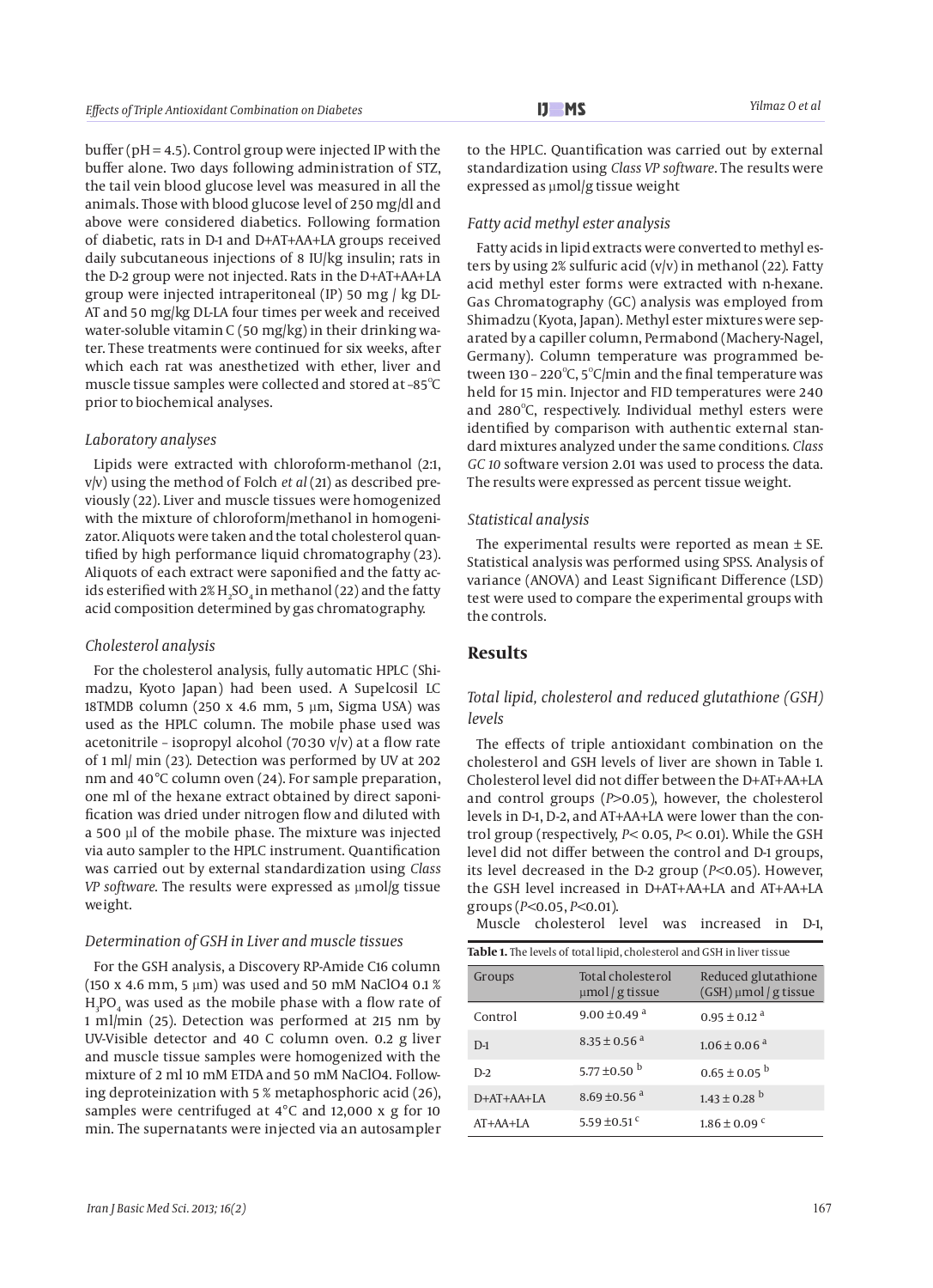D+AT+AA+LA and AT+AA+LA groups (*P<*0.05). However, the cholesterol level decreased in the D-2 group (*P<*0.01). Although GSH level did not differ between the control, D-1 and D+AT+AA+LA groups, its level decreased in the D-2 group, but its level in the AT+AA+LA group was higher than the other groups (Table 2). Fatty acid composition As revealed in Table-3, palmitic acid level (16:0) in the

| Table 2. The levels of total lipid, cholesterol and GSH in muscle tissue |                                           |                                              |  |  |  |
|--------------------------------------------------------------------------|-------------------------------------------|----------------------------------------------|--|--|--|
| Groups                                                                   | Total cholesterol<br>$\mu$ mol / g tissue | Reduced glutathione<br>(GSH) µmol / g tissue |  |  |  |
| Control                                                                  | $4.29 \pm 0.80$ <sup>a</sup>              | $0.93 \pm 0.14$ <sup>a</sup>                 |  |  |  |
| $D-1$                                                                    | $6.80 \pm 0.75$ <sup>b</sup>              | $0.89 \pm 0.16$ <sup>a</sup>                 |  |  |  |
| $D-2$                                                                    | $2.82 \pm 0.45$ <sup>c</sup>              | $0.59 \pm 0.11$ <sup>b</sup>                 |  |  |  |
| $D+AT+AA+LA$                                                             | $7.35 \pm 0.90^{\rm b}$                   | $0.97 \pm 0.32$ <sup>a</sup>                 |  |  |  |
| $AT+AA+LA$                                                               | $6.72 \pm 0.75$ <sup>b</sup>              | $1.24 \pm 0.18$ <sup>b</sup>                 |  |  |  |

Values are the mean ± SE. ANOVA; one-way ANOVA P value:

a: *P>*0.05, b: *P<*0.05, c: *P<*0.01, d: *P<*0.001 using the post hoc Fischer's P LSD test.

D-1: During the of diabetes was injected the insulin (8 IU/kg) D-2: During the of diabetes was not injected insulin

AT+AA+LA = combination of a-TOC, ASA and a-LA

D+AT+AA+LA= Diabetes+ combination of a-TOC, ASA and a-LA

fatty acid composition of the liver increased in D-2, D+AT+AA+LA and AT+AA+LA groups compared to control (*P<*0.001), but stearic acid level decreased in the same groups (*P<*0.001). While the liver palmitoleic acid level (16:1, n-9) did not differ between control, D-1 and D-2 groups, its level increased in the D+AT+AA+LA group (*P<*0.01). Although liver oleic acid level was high (18:1, n-9) in the D+AT+AA+LA and AT+AA+LA groups (*P<*0.01), its level decreased in the D-2 group (*P<*0.05). Liver linoleic acid level (18:2, n-6 LA) was high in the D-1, D- 2 and D+ AT+AA+LA groups (*P<*0.01), however arachidonic acid (20:4, n-6) level was low in the D-2 and D+ D+ AT+AA+LA groups (*P<*0.001). Docosahexaenic acid (22:6, n-3, DHA) level increased in the D-2 and AT+AA+LA groups (respectively, *P<*0.001, *P<*0.05), although there was no differences between control, D-1 and D+AT+AA+LA groups (*P>*0.05) (Table 3).

Table 4 presents changes in muscle fatty acid composition by triple antioxidant combination. The muscle stearic acid level was high in the D-2, D+AT+AA+LA and AT+AA+LA groups (*P<*0.01, *P<*0.001). Muscle oleic acid levels increased in the D-1 group, but its level decreased in the D-2 group (*P<*0.001). While the linoleic acid levels of muscle was high in the D-1 and D-2 groups (*P<*0.01),

| Table 3. The fatty acid composition in liver tissues of diabetic rats |                              |                               |                               |                               |                               |  |
|-----------------------------------------------------------------------|------------------------------|-------------------------------|-------------------------------|-------------------------------|-------------------------------|--|
| Fatty acids                                                           | Control                      | $D-1$                         | $D-2$                         | D+ AT+AA+LA                   | $AT+AA+LA$                    |  |
| 14:0                                                                  | $0.81 \pm 0.05$              | $0.24 \pm 0.05$               | $0.18 \pm 0.05$               | $0.48 + 0.05$                 | $0.83 \pm 0.21$               |  |
| 16:0                                                                  | 16.89±0.30                   | $20.95 \pm 1.07$ <sup>d</sup> | $22.22 \pm 0.99$ <sup>d</sup> | $22.23 \pm 1.05$ <sup>d</sup> | $18.08 \pm 0.77$ <sup>b</sup> |  |
| 18:0                                                                  | 24.45±1.23                   | $18.38 \pm 0.88$ <sup>d</sup> | 19.75±1.08 <sup>d</sup>       | $16.45 \pm 0.19$ <sup>d</sup> | $21.19{\pm}0.78^{\mathrm{b}}$ |  |
| S Saturated                                                           | 41.55±0.93                   | 39.57±1.00 <sup>b</sup>       | 38.00±1.30 <sup>b</sup>       | 39.16±1.20 <sup>b</sup>       | $40.10 \pm 1.65$ <sup>a</sup> |  |
| 16:1, n9                                                              | $1.04 \pm 0.20$ <sup>a</sup> | $0.98 \pm 0.35$ <sup>a</sup>  | $0.97 \pm 0.43^{\text{a}}$    | $2.50 \pm 0.59$ <sup>d</sup>  | $1.53 \pm 0.33$ <sup>b</sup>  |  |
| 18:1, n 9                                                             | $10.08 \pm 1.17^a$           | $10.22 \pm 0.14$ <sup>a</sup> | $7.11{\pm}1.40^b$             | $15.45 \pm 1.24$ <sup>c</sup> | $9.76 \pm 0.51$ <sup>d</sup>  |  |
| 18:1, n 7                                                             | $2.11 \pm 0.35$ <sup>a</sup> | $2.62 \pm 0.15^a$             | $3.16 \pm 0.39^b$             | $2.65 \pm 0.39^b$             | $2.69 \pm 0.12$ <sup>a</sup>  |  |
| <b>S MUFA</b>                                                         | $13.23 \pm 1.23^a$           | $13.82 \pm 0.92^a$            | $11.24 \pm 1.16^a$            | $20.60 \pm 0.82$ <sup>d</sup> | 13.98±1.20 <sup>a</sup>       |  |
| 18:2                                                                  | 14.39±0.80                   | $17.32{\pm}0.47$ $^{\rm c}$   | 19.74±1.79 <sup>d</sup>       | 16.37 $\pm$ 0.75 $^{\rm b}$   | $18.01 \pm 0.42$ <sup>c</sup> |  |
| 20:4                                                                  | 23.50±0.70 <sup>a</sup>      | 22.82 $\pm$ 2.33 $a$          | 14.31±1.03 $d$                | 17.97±0.18 <sup>c</sup>       | 19.81 $\pm$ 0.54 $\text{c}$   |  |
| 22:6                                                                  | $6.76 \pm 0.64$ <sup>a</sup> | $6.47 \pm 0.36$ <sup>a</sup>  | 12.74 $\pm$ 1.53 <sup>b</sup> | 5.90 $\pm$ 0.42 $a$           | $8.12 \pm 0.11$ <sup>a</sup>  |  |
| <b>S PUFA</b>                                                         | 44.65±2.22                   | 46.61±3.33 $^{\rm b}$         | $46.79 \pm 2.51^b$            | $40.24 \pm 1.50^b$            | 45.88±1.40 <sup>a</sup>       |  |
| S Unsaturated                                                         | 58.11±1.22                   | $60.43 \pm 2.12$ <sup>b</sup> | 58.03 ±1.82 $a$               | 60.84±2.00 <sup>b</sup>       | $60.02 \pm 2.21$ <sup>a</sup> |  |
| 18:1/18:0                                                             | 0.50                         | 0.70                          | 0.61                          | 1.10                          | 0.54                          |  |
| 16:1/16:0                                                             | 0.062                        | 0.047                         | 0.046                         | 0.112                         | 0.080                         |  |
| S Unsa /S Sat                                                         | 1.40                         | 1.53                          | 1.63                          | 1.55                          | 1.44                          |  |

Values are the mean ± SEM. ANOVA; one-way ANOVA P value:

a: *P>*0.05, b: *P<*0.05, c: *P<*0.01, d: *P<*0.001 using the post hoc Fischer's P LSD test

S Saturated: Total saturated fatty acids

S Unsaturated: Total unsaturated fatty acids

S MUFA: Total monounsaturated fatty acids

S PUFA: Total polyunsaturated fatty acids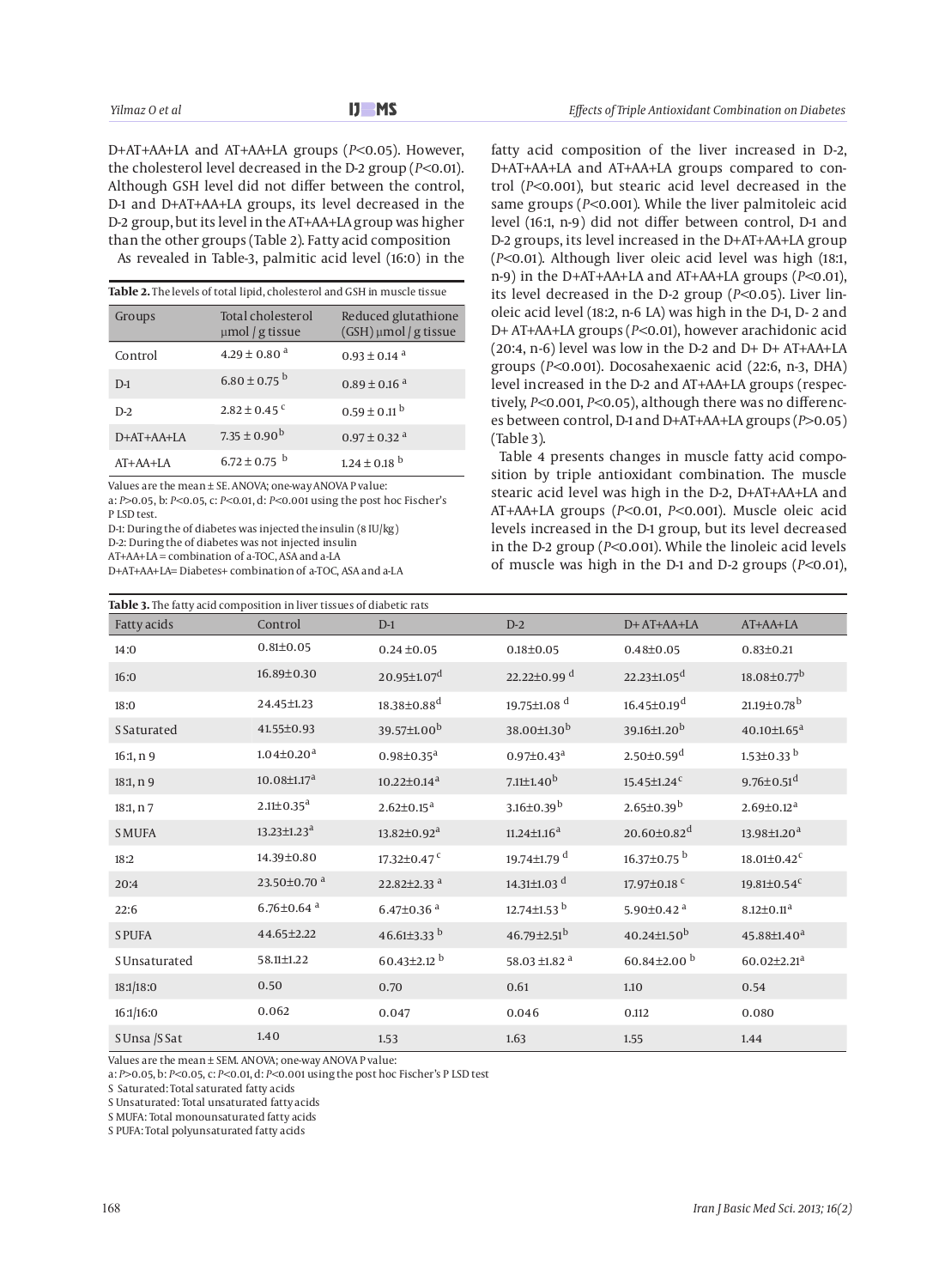| Table 4. The fatty acid composition in muscle tissues of diabetic rats |                               |                               |                               |                               |                               |  |
|------------------------------------------------------------------------|-------------------------------|-------------------------------|-------------------------------|-------------------------------|-------------------------------|--|
| Fatty acids                                                            | Control                       | $D-1$                         | $D-2$                         | D+ AT+AA+LA                   | AT+AA+LA                      |  |
| 14:0                                                                   | $0.96 \pm 0.15$               | $0.87 \pm 0.22$               | $0.86 \pm 0.33$               | $0.79 \pm 0.20$               | $0.87 \pm 0.18$               |  |
| 15:0                                                                   | $0.74 \pm 0.21$               | $0.34 \pm 0.14$               | $0.40 \pm 0.12$               | $0.45 \pm 0.10$               | $0.90 \pm 0.15$               |  |
| 16:0                                                                   | 23.46±1.22 <sup>a</sup>       | $22.01 \pm 0.26$ <sup>a</sup> | $22.48 \pm 0.43^a$            | $22.57 \pm 0.69$ <sup>a</sup> | $22.95 \pm 0.58$ <sup>a</sup> |  |
| 18:0                                                                   | $9.49 \pm 0.91$ <sup>a</sup>  | $9.33 \pm 0.12$ <sup>a</sup>  | $13.43 \pm 1.06$ <sup>d</sup> | $10.89 \pm 0.52^b$            | $10.88 \pm 1.12$ <sup>c</sup> |  |
| S Saturated                                                            | 34.65±1.13 <sup>a</sup>       | 32.55±1.18 <sup>b</sup>       | 37.17±0.89 <sup>b</sup>       | 34.70±1.46 <sup>a</sup>       | 36.67±1.93 <sup>b</sup>       |  |
| 18:1, n9                                                               | $22.40 \pm 0.99$ <sup>a</sup> | $24.12 \pm 092$ <sup>c</sup>  | $15.57 \pm 1.99$ <sup>d</sup> | 21.73 $\pm$ 1.40 <sup>a</sup> | $20.62 \pm 1.49$ <sup>b</sup> |  |
| 18:1, n 7                                                              | $6.08 \pm 0.74$               | $3.71 \pm 0.24$ <sup>d</sup>  | $3.61 \pm 0.19$ <sup>d</sup>  | $4.31 \pm 0.42$ <sup>c</sup>  | 4.38±0.29 $^{\rm b}$          |  |
| <b>S MUFA</b>                                                          | $28.77 \pm 1.80$ <sup>a</sup> | $28.97 \pm 1.20^a$            | 19.18±2.00 <sup>d</sup>       | 26.04±1.75 <sup>b</sup>       | $25.00\pm1.60^b$              |  |
| 18:2                                                                   | $21.50 \pm 0.74$ <sup>a</sup> | 27.85±0.93c                   | 28.30±1.11 <sup>c</sup>       | $20.42 \pm 1.59$ <sup>a</sup> | $20.24 \pm 0.77$ <sup>a</sup> |  |
| 20:4                                                                   | $8.54 \pm 0.26$ <sup>a</sup>  | $7.08 \pm 065^{\rm b}$        | $7.00\pm1.09$ <sup>b</sup>    | $10.20 \pm 0.88$ <sup>b</sup> | $9.39 \pm 0.43$ <sup>a</sup>  |  |
| 22:6                                                                   | $6.67 \pm 0.50$               | $4.77 \pm 0.83^b$             | $8.41 \pm 1.22$ <sup>b</sup>  | 8.73±0.49 $^{\rm b}$          | $9.86{\pm}0.93^{\rm c}$       |  |
| <b>S PUFA</b>                                                          | 36.40±1.50                    | 39.63±2.00 <sup>b</sup>       | 43.31±2.08 <sup>d</sup>       | 39.35±2.48 <sup>b</sup>       | 39.49±1.50 <sup>b</sup>       |  |
| SUnsaturated                                                           | 65.38±2.20 <sup>a</sup>       | $67.46{\pm}1.86^b$            | 62.89 $\pm$ 1.60 <sup>b</sup> | 65.39 $\pm$ 1.90 <sup>a</sup> | $64.49{\pm}1.75^{\rm b}$      |  |
| 18:1/18:0                                                              | 2.95                          | 2.98                          | 1.42                          | 2.39                          | 1.70                          |  |
| S Unsa /S Sat                                                          | 1.89                          | 2.07                          | 1.66                          | 1.88                          | 1.59                          |  |

Values are the mean ± SEM. ANOVA; one-way ANOVA P value. a *P>*0.05, b: *P<*0.05, c: *P<*0.01, d: *P<*0.001 using the post hoc Fischer's P LSD test.

S Saturated: Total saturated fatty acid

S Unsaturated: Total unsaturated fatty acid

S MUFA: Total monounsaturated fatty acid

S PUFA: Total polyunsaturated fatty acid

muscle arachidonic acid level was low in the same groups (*P<*0.05). However, muscle arachidonic acid level increased in the D+AT+AA+LA and AT+AA+LA groups (*P<*0.05). While DHA level in muscle decreased in the D-1 group, its level increased in the D-2 and AT+AA+LA groups (*P<*0.05) (Table 4).

#### **Discussion**

Experimental and clinical studies revealed that free radicals are formed disproportionately in diabetes by glucose oxidation, non-enzymatic glycation of proteins (2, 27). Abnormally high levels of free radicals and the simultaneous decline of antioxidant defense mechanisms can lead to damage to cellular organelles and enzymes, increased lipid peroxidation (2), and abnormal lipid, triglycerides and cholesterol levels (28). The polyunsaturated fatty acids in cholesterol esters, phospholipids, and triglycerides are subject to free radical-initiated oxidation and contribute in chain reactions that amplify damage to biomolecules. The present study indicated that cholesterol level in muscle was high in the insulin treated D-1 group. Muscle is a major site of insulin action, and insulin sensitivity may be related to the cholesterol level of muscle lipids. Insulin increases activity of the 3-hydroxy-3-methylglutaryl coenzyme A *reductase* enzyme (HMG-CoA), which is a key enzyme in cholesterol biosynthesis.

Therefore, cholesterol synthesis increases and facilitates the storage of fuels and macromolecules in liver, muscle and fat (29). In the present results, the cholesterol level was also found to be high in the insulin and triple antioxidant treated diabetic groups. This augmentation might be a result of insulin administration. However, the level of cholesterol in the liver tissues of AT+AA+LA group was lower than the control group. This decrease may be due to the effects of the administered antioxidants on the cholesterol metabolism. AT could protect polyunsaturated fatty acids, thereby preserving the physical properties of membranes and the environment necessary for enzymatic activities involved in fatty acid and cholesterol metabolism (13). AT supplementation produces a momentous improvement in insulin mediated glucose utilization in healthy people, type-2 diabetics and essential hypertensives (30). In addition, α-tocopherol down-regulates the expression of the cholesterol scavenger receptors (31, 32).

The results of the present study revealed that the level of GSH in D-2 group was lower than the control group. However, GSH level was high in the treated triple antioxidant group. GSH is the most prevalent low molecular weight antioxidant within cells and it protects cellular constituents from oxidative damage by reacting directly with oxidants or by acting as the substrate for glutathione peroxidase to scavenge peroxides (33). GSH also promotes the antioxidant properties of AA and  $\alpha$ -tocopherol (34). When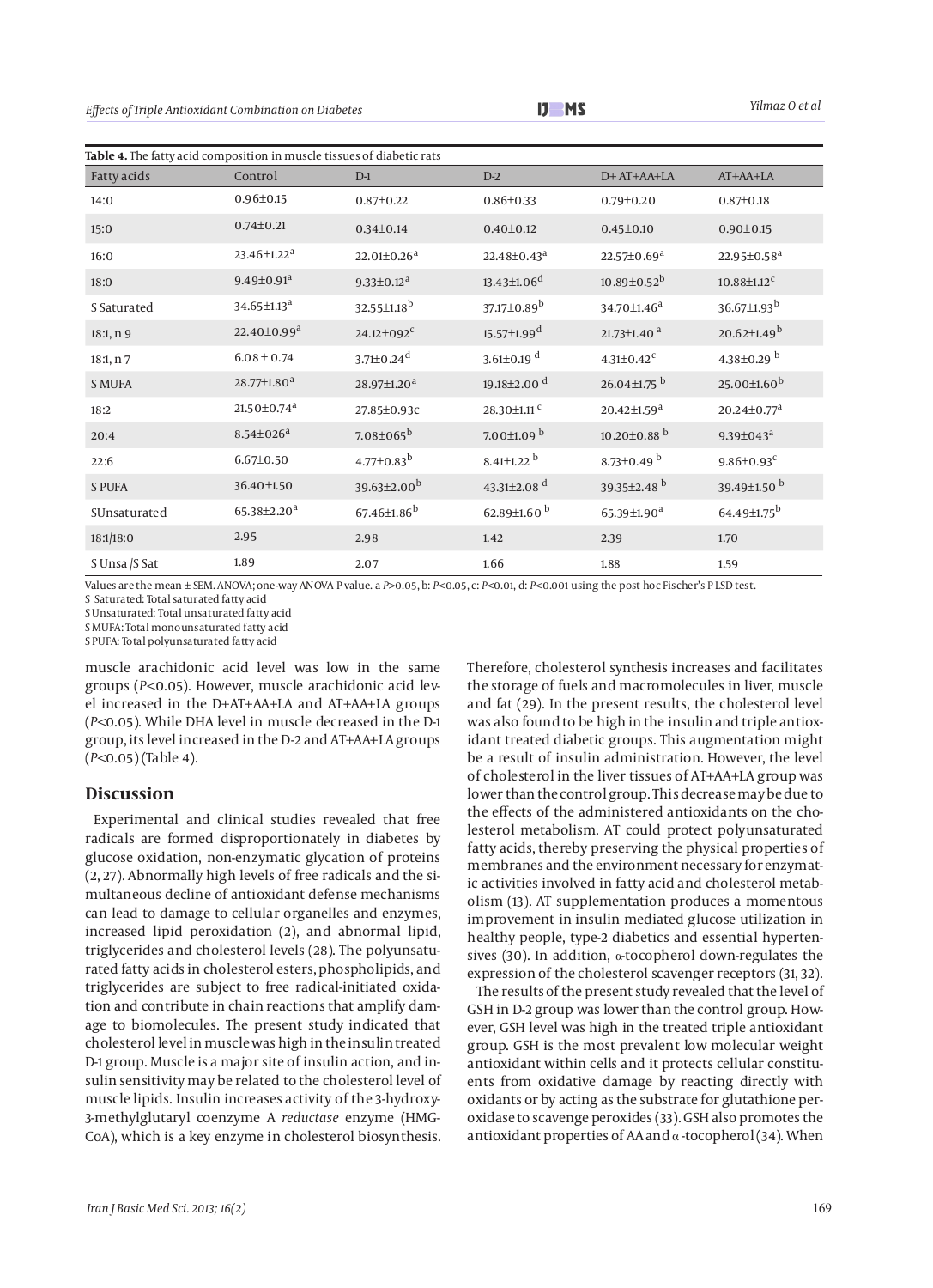the GSH molecule neutralizes the free radicals, the GSH molecule is converted to oxide form (GSSG). The GSSG is again converted to GSH use to NADPH by the GSH reductase enzyme. The conservation and formation of NADPH in the cells are by the activity of pentose-phosphate pathway and malic enzyme (35). With an insufficient insulin level, the activities of glucose-6-phosphate dehydrogenase in pentose phosphate shunt decrease and glutathione reductase led to impairment of GSH regeneration and increased the level of GSSG. Declined GSH level in the D-2 group may be due to the lack of insulin. Increased GSH level in the triple antioxidant group may be due to the consequences of antioxidants. LA in triple antioxidant mixture has important effects on the glutathione synthesis. Packer *et al* (36) suggested that LA increases the level of glutathione by facilitating the transport of cystine and increases the level of intracellular availability of cysteine. The supply of cysteine is rate limiting for *de novo* synthesis of GSH in many cell types. It has been revealed to be potent antioxidants of the LA, to regenerate through redox cycling other antioxidants like AA and α -tocopherol, and to raise intracellular GSH levels (37, 38). Clinical trials have been shown that LA improved glucose metabolism in diabetic patients and LA treatment also increased insulin sensitivity in type-2 diabetic patients and enhanced glucose transport into skeletal muscle isolated from both obese and lean Zucker rats (18, 39). Yilmaz *et al* (40) found that the level of GSH in erythrocytes of diabetic rats was increased by the combination of the LA, AA 6 palmitate. Dincer *et al* (41) reported that in the LA supplemented group, lipid peroxidation levels were decreased; GSH levels were increased in the liver and pancreas tissues. Powell *et al* (42) suggested that the level of GSH concentrations in the human intestinal epithelial cell line reverted to normal by the administration of LA. Baydas *et al* (43) found that the LA supplementation significantly prevented the increase in lipid peroxidation levels found in diabetic rats, and GSH levels were increased by the administration of LA. Paolisso *et al* (14) suggested that percentage increase in plasma AA levels was correlated with the percentage decline in plasma free radicals and increase in GSH levels. Supplementation with AA, AT and betacarotene resulted in an improvement of the antioxidative status of kidneys of rats with STZ-induced diabetes (44).

In the FA composition of liver tissue, although palmitic acid levels in D-1 and D-2 and D+AT+AA+LA groups were higher than the control group, stearic acid levels were low in the same groups. In mammalian cells, palmitic and stearic acids are major products of *de novo* synthesis by the activity of cytoplasmic FA synthase (45). The present study showed that the level of 18:1 n-9 in fatty acid composition of liver and muscle tissues was low in the D-2 group. Desaturases are key enzymes in the biosynthesis of the monounsaturated and polyunsaturated fatty acids and thereby contribute to the control of the fatty acid-dependent structure and disorder of the membrane. A relationship has been observed between the 16:0/16:1 and 18:0/18:1 ratios usually used as an index of *in vivo* Δ9 -desaturase activity. The significant increase in the proportions of 16:1, n-7 and 18:1, n-9 may reflect higher activity of  $\Delta^9$  desaturase in the cell. An upsurge in the Δ9 desaturase activity has been reported to be related to hyperinsulinemia. It has been found to induce an overexpression of Δ9 desaturase by the effect of insulin in animals (45-47). The level of 18:1 in both liver and muscle tissues of insulin treated diabetic groups was higher than the D-2 group. This increase may be due to the effects of external insulin injection during diabetes duration. Doullet and Ciavatti (4) found that the levels of 16:1 n-9 are induced by diabetes in liver, aorta and plasma. The regulation of Δ9 desaturase is important as physiological and its activity is sensitive to dietary changes, hormonal imbalance etc. (48).

Lipid peroxidation is a significant aspect of oxidative damage and oxidative modification of phospholipid polyunsaturated fatty acid residues in membrane structure (49). In the current study, while the 18:2, n-6 level in both liver and muscle tissues was high in the D-1, 2 and D+AT+AA+LA groups, arachidonic acid (20:4, n-6) level was low in the D-2 and D+AT+AA+LA groups. However, DHA level was high in the D-2 group. Brenner (50) found the opposite result, and reported that the proportion of this fatty acid increased in all those tissues in insulin-dependent diabetes. In addition, Hu *et al* (51) revealed that the progression of the diabetes mellitus type-1 increased mainly the DHA in the phosphatidylcholine and phosphatidylethanolamine of rat liver tissues. Prolonged diabetes causes profound alterations in the fatty acid composition of phospholipids in liver, heart, kidney, testis, spleen and brain tissues. In poorly controlled diabetes the relative level of 20:4, n-6 decrease and increase in that of LA (18:2).  $\Delta$  <sup>6/5</sup> desaturases are key enzymes for the synthesis of arachidonic acid and DHA in mammals and they are insulin dependent (6, 50). It has been revealed that the depressed  $\Delta$ <sup>6</sup> desaturase is restored by insulin stimulation of the gene expression of its mRNA in experimental type-1 diabetes. The depression of  $\Delta^6$  and  $\Delta^5$  desaturases in diabetes is rapidly correlated by lower contents of arachidonic acid and higher contents of linoleic in almost all the tissues (50).

Skeletal muscle is a major site of insulin action, and insulin sensitivity may be related to the fatty acid composition of muscle lipids. Mohan *et al* (53) reported that the activities of  $\Delta$ <sup>65</sup> desaturases are depressed in experimental diabetes and in humans with insulin- and non-insulin-dependent diabetes. Doullet and Ciavatti (11) suggested that the  $\alpha$ -tocopherol partially corrected  $\Delta^9$ desaturase activity and consequently enhanced monounsaturated acids in all tissues of experimental diabetes. In the present results, treatment of triple antioxidants to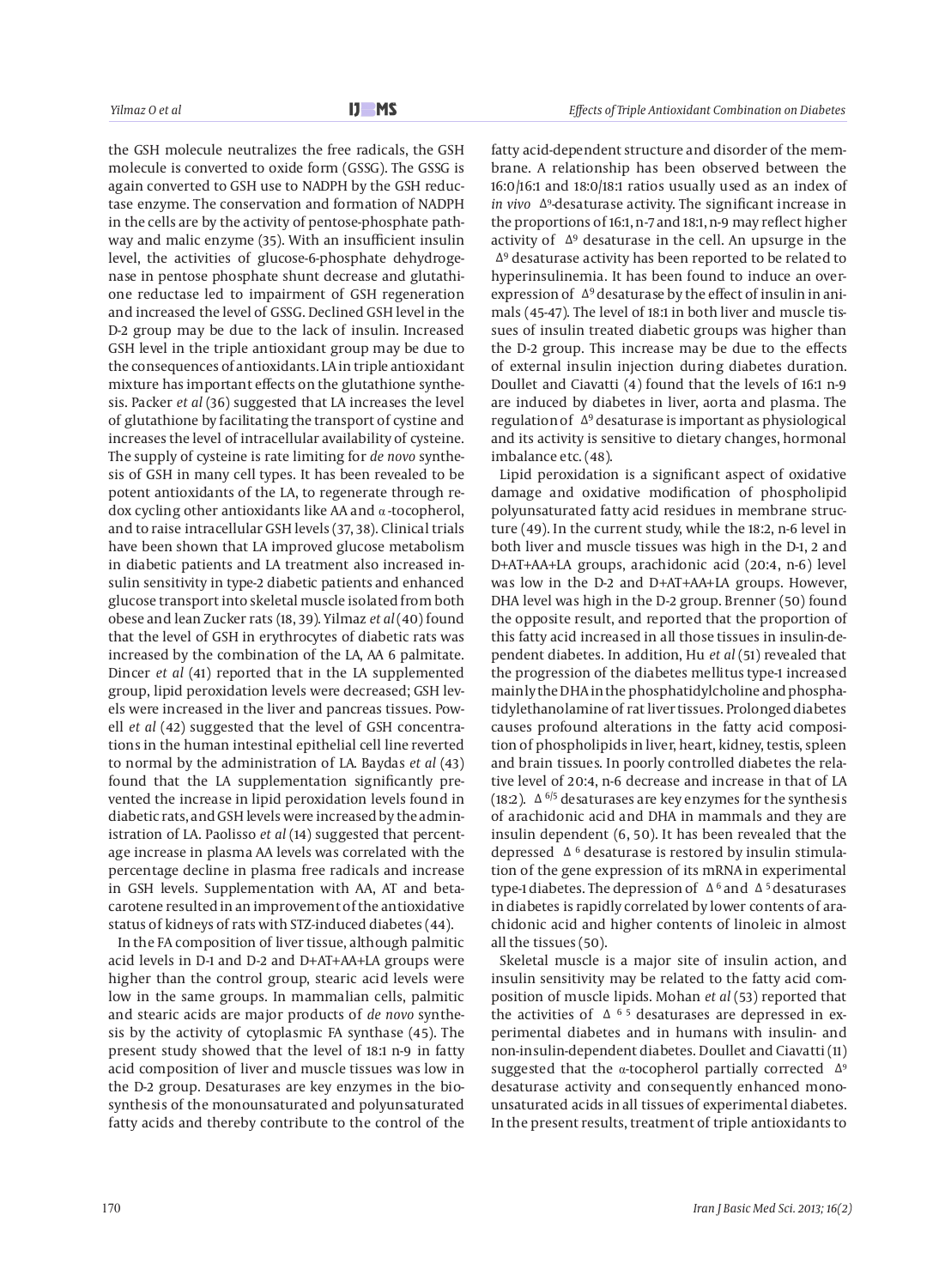*Effects of Triple Antioxidant Combination on Diabetes Yilmaz O et al*

diabetic groups increased the level of monounsaturated fatty acids. This increase might be due to the effects of AT, AA, LA and insulin administration.

Antioxidant therapy alone had no effect on the measured parameters in either the diabetic or control animals. However, combined insulin and antioxidant therapies normalized blood pressure, plasma MDA and urinary protein in the diabetic animals (25). Insulin therapy alone resulted in incomplete reduction of plasma MDA and blood pressure. Antioxidant therapy was ineffective when given alone, but when combined with insulin treatment, resulted it normalized plasma MDA, blood pressure and reduced urinary protein excretion (54). Although antioxidant treatments can illustrate benefits in animal models of diabetes, evidence from large clinical trials suggests that new and more powerful antioxidants need to be studied to demonstrate whether antioxidants can be effective in treating complications (55).

## **Conclusion**

In conclusion, it was observed that GSH levels in liver and muscle tissue of diabetic and non-diabetic rats were increased by triple antioxidant mixture; in particular, the administration of LA increased the level of GSH in nondiabetic rats. In addition, the administration of triple antioxidant mixture and insulin were increased the level of products the SCD in liver tissue.

## **Acknowledgment**

This study was support by the poject for 2002KI20245 DPT and project for 557 FUBAP.

## **References**

- 1. Berdanier AD. Diabetes and nutrition: the mitochondrial part. J Nutr 2001; 131:344– 353.
- 2. Maritim AC, Sanders RA, Watkins JB. Diabetes, oxidative stress, and antioxidants: A review. J Biochemical Mol Toxicol 2003; 17:24- 38.
- 3. Emilien G, Maloteaux JM , Ponchon M. Pharmacological management of diabetes: recent progress and future perspective of daily drug treatment. Pharmacol Ther 1999; 81: 37-51.
- 4. Engelgau MM, Geiss LS. The burden of diabetes mellitus. In: Leahy JL, Clark NG, Cefalu WT. editors. Medical Management of Diabetes Mellitus. Mark Dekker, New York: 2000.p.1–17.
- 5. Biessels GJ, Smale S, Simone EJ, Kamal DE, Gispen WH. The effect of gamma-linolenic acid–alpha-lipoic acid on functional deficits in the peripheral and central nervous system of streptozotocindiabetic rats. J Neurol Sci 2001; 182:99–106.
- 6. Shin CS, Lee MK, Park KS, Kim SY, Cho BY, Lee HK, *et al.* Insulin restores fatty acid composition earlier in liver microsomes than erythrocyte membranes in streptozotocin-induced diabetic rats. Diabetes Res Clin Pract 1995; 29:93-98.
- 7. Van BilsenM, DeVries JE, VanderVusse GJ. Long-term effects of fatty acids on cell viability and gene expression of neonatal cardiac myocytes. Prostaglandins Leukot Essent Fatty Acids 1997; 57: 39-45.
- Van der Vusse GJ, Glatz JFC, Van Nieuwenhoven FA, Reneman RS, Bassingthwaighte JB. Transport of long-chain fatty acids across the muscular endothelium. Adv Exp Med Biol 1998; 441: 181-191.
- 9. Borkman M, Storlien LH, Pan DA, Jenkins AB, Chisholm DJ, Campel LV. The relation between insulin sensitivity and the fatty acid composition of skeletal muscle. New Eng J Med 1993; 328:238- 244
- 10. Fla´via RC, Seelaender MCL. Liver denervation affects hepatocyte mitochondrial fatty transport capacity. Cell Biochem Funct 2004; 22:9–17.
- 11. Poisson JPG, Cunnane SC. Long-chain fatty acid metabolim in fasting and diabetes-relation between altered desaturase activity and fatty-acid composition. J Nutr Biochem 1991; 2:60-70.
- 12. Mimouni V, Poisson JP. Altered desaturase activities and fatty acid composition in liver microsomes of spontaneously diabetic Wistar BB rat. Biochim Biophys Acta 1992; 1123:296-302.
- 13. Douillet C, Ciavatti M. Effect of vitamin E treatment on tissue fatty acids and cholesterol content in experimental diabetes. J Nutr Biochem 1995; 29:319-326.
- 14. Reche P, Perham RN. Structure and selectivity in post-translational modification: attaching the biotinyl-lysine and lipoyl-lysine swinging arms in multifunctional enzymes. EMBO J 1999; 18: 2673–2682.
- 15. Fang YZ, Yang S, Wu GY. Free radicals, antioxidants, and nutrition Nutrition 2002; 18:872-879.
- 16. Jacob S, Streeper RS, Fogt DL, Hokama JY, Tritschler HJ, Dietze GJ, *et al.* The antioxidant alpha-lipoic acid enhances insulinstimulated glucose metabolism in insulin-resistant rat skeletal muscle. Diabetes 1996; 45:1024-1029.
- 17. Slater TF. Free radical mechanisms in tissue injury. Biochem J 1984; 222:1–15.
- 18. Fang YZ, Yang S, Wu GY. Free radicals, antioxidants, and nutrition. Nutrition 2002; 18:872-879.
- 19. Huang HY, Appel LJ, Croft KD, Miller ER, Mori TA, Puddey IB. Effects of vitamin C and vitamin E on *in vivo* lipid peroxidation: results of a randomized controlled trial. Am J Clin Nutr 2002; 76:549-555.
- 20. Orzechowski A. Dietary prophylaxis as an alternative method for the prevention of the development of insulin resistance. Med Weter 2003; 59:767-772.
- 21. Folch JM, Lees M, Sloane-Stanley GH. A simple method for the isolation and purification of total lipids from animal tissues. J Biol Chem 1957; 226:497-509.
- 22. Christie WW. Gas Chromatography and Lipids. Glaskow: The Oil Press; 1992.p.302.
- 23. Katsanidus E, Addis PB. Novel HPLC analysis of tocopherols, tocotrienols, and cholesterol in tissue. Free Rad Biol Med 1999; 27:1137–1140.
- 24. Bragagnolo N, Rodriguez-Amaya DB. Comparison of the cholesterol content of Brazilian chicken and quail eggs. J Food Comp Analysis ?? 2003; 16: 147-153.
- 25. Serada TJ, Mant CT, Hodges RS. Use of sodium perchlorate at low pH for peptide separatios by reversed-phase liquid chromatography. Influence of perchlorate ion on apparent hydrophilicity of positively charged amino acid side-chains. J Chromatogr 1997; 776:153-165.
- 26. Yoshida T. Determination of reduced and oxidized glutathione in erythrocytes by high performance liquid chromatography with ultraviolet absorbance dedection. J Chromatogr B 1996; 678: 157-168.
- 27. Gallou G, Ruelland A, Legras B, Maugendre D, Allanic H, Cloarec L. Plasma malondialdehyde in type 1 and type 2 diabetic patients. Clin Chim Acta 1993; 214:227–234.
- 28. Mero N, Syvanne M, Taskinen MR. Postprandial lipid metabolism in diabetes. Atherosclerosis 1998; 141:53-55.
- 29. Steinberg HO, Baron AD. Vascular function, insulin resistance and fatty acids. Diabetologia 2002; 45:623–634.
- 30. Paolisso G, D'Amore A, Giugliano D, Ceriello A, Varricchio M, D'Onofrio F. Pharmacologic doses of vitamin E improve insulin action in healthy subjects and non-insulin-dependent diabetic patients. Am J Clin Nutr 1993; 57:650–656.
- Teupser D, Thiery J, Seidel D. Alpha-tocopherol down-regulates scavenger receptor activity in macrophages. Atherosclerosis